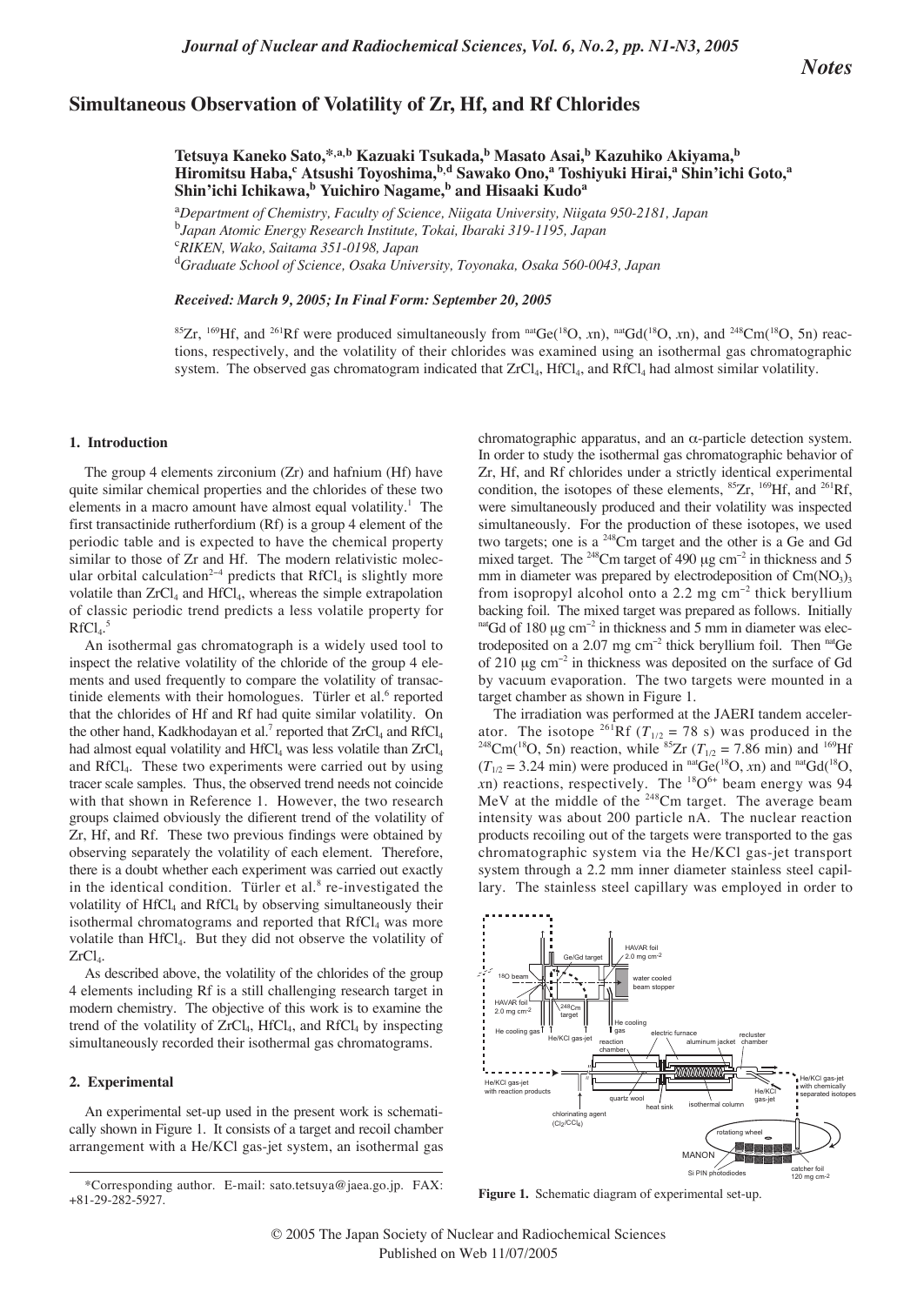avoid oxygen entering through a capillary wall. The concentration of oxygen impurity in He gas was monitored with an oxygen monitor and was kept to be less than 30 ppm. Domanov et al.<sup>9</sup> reported that in gas chromatographic experiments chlorination of Zr and Hf is not affected by oxygen in this order of concentration. The flow rate of the He carrier gas was  $1.2$  L min<sup>-1</sup>.

The isothermal gas chromatographic apparatus consists of a reaction chamber, an isothermal column, and a re-clustering chamber. Each section is made of quartz and connected in a series. The isothermal column is a spiral tube of 2000 mm long and inner diameter of 3 mm. The reaction chamber and the isothermal column can be independently heated by electric furnaces up to a maximum temperature of  $1200 \degree C$  and  $500 \degree C$ , respectively.

The transported nuclear reaction products were stopped at quartz wool in the reaction chamber and a mixture of chlorine  $(Cl<sub>2</sub>)$  gas and carbon tetrachloride  $(CCl<sub>4</sub>)$  vapor was introduced for chlorination. Volatile tetrachlorides of Zr, Hf, and Rf were formed in the reaction chamber at 1000 ˚C and passed through the isothermal column. The volatile species, after leaving the column, entered the reclustering chamber, where they were caught by new KCl aerosols in He gas, and were transported to the detection system. An HPGe γ-ray spectrometer system was employed for the detection of characteristic γ-rays of <sup>85</sup>Zr and <sup>169</sup>Hf, and α-particles were measured with MANON (**M**easurement system for Alpha-particle and spontaneous fissioN events ON-line),<sup>10, 11</sup> having a rotating wheel detection system with an 80 cm diameter wheel. The activity-laden aerosols were deposited on polyethylene terephthalate foils of 120 µg cm<sup>−</sup><sup>2</sup> in thickness and 20 mm in diameter at the periphery of an 80-position stainless steel wheel. The wheel was periodically rotated to set each foil at the center of one of the six pairs of Si PIN photodiodes. Each sample was collected for 30 s and the spectrum was aquired for 30 s with one detector pair, that is, 180 s in all. Each detector has an active area of  $18 \times 18$  mm<sup>2</sup> and the detection efficiency was approximately  $40\%$  for  $\alpha$  particles. The energy resolution (FWHM) was about 30 keV for the top detectors and 100 keV for the bottom ones.

## **3. Results and Discussion**

Volatile chlorides of Zr and Hf were efficiently formed in the reaction chamber at the temperature of above 800 ˚C and the chlorination yields for Zr and Hf were evaluated to be about 80% at 1000 ˚C. After passing through the isothermal column, about 25% of the volatile chlorides was transported to the detection position. Lanthanides that were produced as nuclear reaction by-products did not pass through the column. As the chlorides of lanthanides are non-volatile under the examined condition, only volatile species passed through the column.

Figure 2 shows an  $\alpha$  spectrum taken at the temperature of the isothermal column of 400  $^{\circ}$ C and the total beam dose of 2.5  $\times$  $10^{16}$  particles. The α-particle group in the energy range of 8.00 – 8.40 MeV was assigned to <sup>261</sup>Rf and its daughter <sup>257</sup>No  $(T_{1/2} = 26 \text{ s})$ . The spectrum is contaminated by  $\alpha$ -particles from 211m,212mPo which were produced by nucleon-transfer reaction on a Pb impurity in the target and formed volatile compounds. Due to much effort to remove the Pb impurity from the  $248$ Cm target, the background was greatly reduced compared with that by Kadkhodayan et al.<sup>7</sup>

In Figure 3 the measured relative yields of 261Rf together with those of <sup>85</sup>Zr and of <sup>169</sup>Hf are shown as a function of the temperature of the isothermal column. The yields at 400 ˚C are normalized to 100%. Above the temperature of 300 ˚C, Zr, Hf, and Rf chlorides start to pass through the isothermal column. The passing yields of those chlorides increase steeply with the increase of the temperature, and reach the maximum around 350 ˚C. This steep increase of the yield with the temperature



**Figure 2.** α Spectrum after chemical separation.



Figure 3. Relative yields for <sup>85</sup>Zr, <sup>167</sup>Hf, and <sup>261</sup>Rf chlorides. The curves are the calculated results based on a Monte Carlo simulation.<sup>13</sup> Zr: dot-dashed line, Hf: dashed line, Rf: solid line.

is characteristic of a simple adsorption-desorption transport mechanism $12$  and oxychlorides were not involved in chromatographic transportation because of low oxygen concentration in the system.<sup>9</sup> The lines in Figure 3 are the calculated results of a Monte Carlo simulation based on the Zvára's model.<sup>13</sup>

In the present work, KCl aerosol was used for the transportation of nuclear reaction products, thus the surface of the chromatographic column would be partially coated with a thin layer of KCl. In such a case, the temperature at which the volatile species pass through the column tends to be higher compared with those for pure quartz surface.<sup>14, 15</sup> However, it may be reasonable to consider that the order of relative volatility for the elements of interest is not affected by materials of a column surface.

It was clearly shown that the volatility of Zr, Hf, and Rf chlorides closely resemble each other under the identical experimental conditions. From this result, we may conclude that the volatility of Zr and Hf chlorides is quite similar to each other as expected from the standard sublimation enthalpy of Zr and Hf chlorides in macro scale and that the volatility of Rf chloride is nearly the same as those of Zr and Hf. The latter conclusion is qualitatively consistent with the prediction by the relativistic calculations.2−<sup>4</sup>

**Acknowledgement.** This work was supported in part by the Grant-in-Aid for Scientific Research (13640556) of the Japan Society for the Promotion of Science.